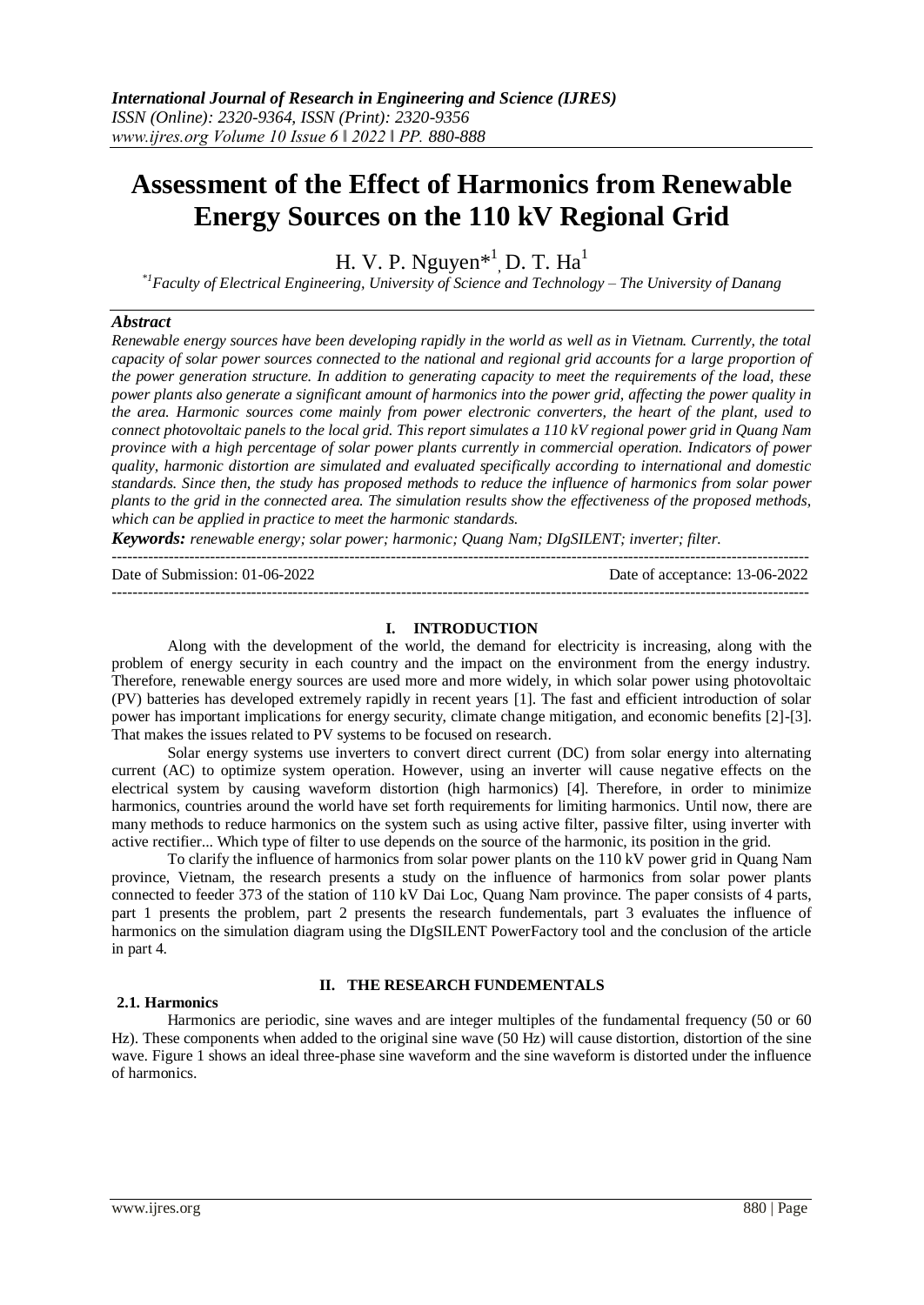

**Figure 1. Ideal sinusoidal three-phase waveform and harmonic waveform [5]**

The effects of harmonics caused in the power system are: causing power loss, side effects, resonance causing damage to electrical equipment, causing overvoltage, overloading current and causing errors in the system. measuring and control devices. The amount of losses on transmission, distribution and transformer lines is enormous [6].

All electrical energy converters used in different forms in the power system can increase harmonic noise by injecting harmonic currents directly into the grid. Inverters used in power systems are one of the most common sources of harmonics.

#### **2.2. Harmonics standards**

Harmonic standards specify the voltage limits of the individual harmonic components and the total harmonic distortion in each different voltage class.

Total Harmonic Distortion (THD) of a signal is the current harmonic distortion. It is defined as the ratio of the square root of the sum of all harmonic components of the current waveform to its fundamental component times the square of the voltage at the point of connection (PCC - Point of Common Coupling). on the base voltage value [7].

$$
THD_V = \frac{\sqrt{\sum_{h=2}^{\infty} v_{PCC}^2}}{v_1} \tag{1}
$$

In which:  $V_{PCC}$  is the connection point voltage (kV);

 $V_I$  is the base voltage value (kV);

*THD* $_V$  is the value of total harmonic distortion (%).

The value of total harmonic distortion is specified differently in each specific standard.

According to international standard IEC 61000-3-6 second edition [8]: THD at high and super high voltage should not exceed 3%. The voltage classes in this standard are specified as follows:

• Low voltage is rated voltage up to 1 kV;

- Medium voltage (MV) is the rated voltage above 1 kV to 35 kV;
- High voltage (HV) is the rated voltage above 35 kV to 230 kV;
- Extra high voltage (EHV) is the rated voltage above 230 kV [9].

Limit values for harmonic voltage levels expressed as a percentage of base voltage at high voltage and ultra high voltage classes are described in table 1.

Besides, for IEEE 519-2014 [10] standard, THD  $\leq$  5% is required, individual strain  $\leq$  3% at medium voltage level. This standard is applicable in the case of power systems consisting of linear and nonlinear loads only under steady system operating conditions and under worst-case conditions [7]. The voltage limit value of harmonics is presented in Table 2.

| <b>Harmonic</b><br>order (h) |    | Harmonic Voltage (%) | <b>Harmonic</b><br>order (h) |     | <b>Harmonic Voltage</b><br>$\frac{9}{6}$ | <b>Harmonic</b><br>order (h) | Harmonic Voltage (%) |               |
|------------------------------|----|----------------------|------------------------------|-----|------------------------------------------|------------------------------|----------------------|---------------|
|                              | MV | <b>HV-EHV</b>        |                              | MV  | <b>HV-EHV</b>                            |                              | MV                   | <b>HV-EHV</b> |
|                              |    | ∸                    |                              |     |                                          |                              | 1.8                  | 1.4           |
|                              | 4  | ∼                    |                              | 1.2 |                                          |                              |                      | 0.8           |

**Table 1. Limits of individual harmonic voltage distortion for each voltage level**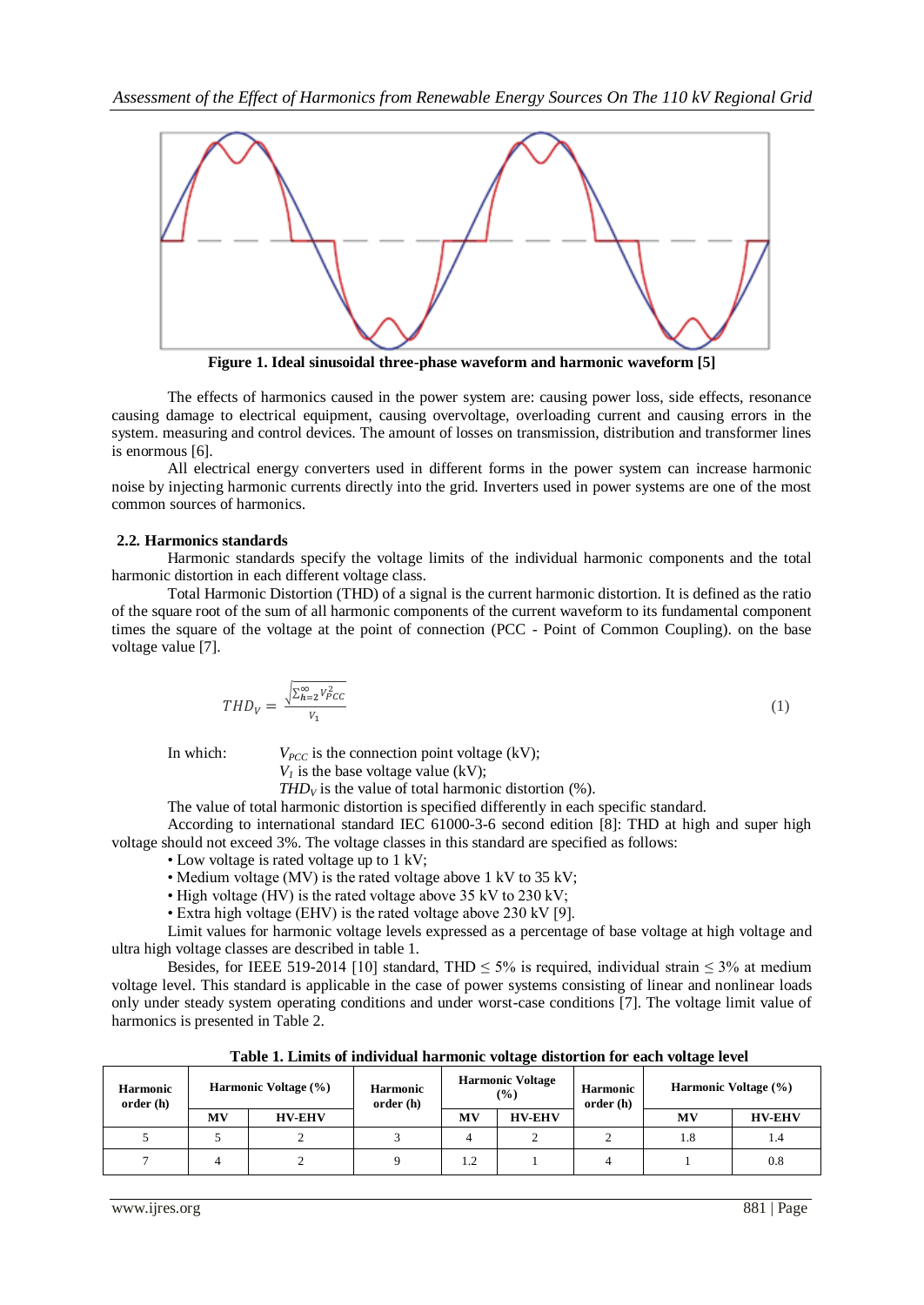| 11                |                               | 1.5                | 15                | 0.3 | 0.3 |                     | 0.5                          | 0.4                    |
|-------------------|-------------------------------|--------------------|-------------------|-----|-----|---------------------|------------------------------|------------------------|
| 13                | 2.5                           | 1.5                | 21                | 0.2 | 0.2 |                     | 0.5                          | 0.4                    |
| $17 \le h \le 49$ | $1.9*\frac{17}{h}$ -<br>  0.2 | $1.2*\frac{17}{h}$ | $21 \le h \le 45$ | 0.2 | 0.2 | $10 \leq h \leq 50$ | $0.25*\frac{10}{h}+$<br>0.22 | $0.19*^{10}$ +<br>0.16 |

**Table 2. Individual harmonic distortion and THD for different voltage levels [7]**

| Voltage at PCC                     | Individula harmonic distortion (%) | THD $(\% )$ |
|------------------------------------|------------------------------------|-------------|
| $V \leq 1$ kV                      | 5.0                                | 8.0         |
| $1 \text{ kV} < V < 69 \text{ kV}$ | 3.0                                | 5.0         |
| 69 kV < V $\leq$ 161 kV            | 15                                 | 2.5         |
| $161$ kV $<$ V                     |                                    | 15          |

In Vietnam, the harmonic standard mentioned in Circular 39/2015/TT-BCT [11] stipulates: the total voltage harmonic distortion at all medium and low voltage connection points must not exceed the limit such as THD  $\leq$  6.5%, individual strain  $\leq$  3%.

# **2.3. Harmonic filter models**

## **2.3.1 Harmonic filtering method using active filter**

The active harmonic filter acts as a current source. It will analyze harmonics in the system to determine harmonic strength, harmonic order. From there, the active harmonic filter will emit harmonic current with the opposite number of orders and magnitude and then cancel. The structure of an active harmonic filter is shown in Figure 2.



**Figure 2. Components of an active harmonic filter**

An active filter consists of components in the following order:

- $\bullet$  (1) Fuse;
- (2) Mass flow filter;
- (3) Massive soft starters;
- (4) High frequency response capacitor combination;
- (5) AC voltage rectifier bridge;
- (6) Combination of DC capacity capacitors.

## **2.3.2 Harmonic filtering method using passive filter**

Passive harmonic filter devices have a wider range of applications than active devices due to their simple structure and small loss, there are 3 main types of this device: single filter device, 2nd order high pass filter and condenser filter. Figure 3 describes the structure of passive harmonic filtering devices.

The most common passive filter device is the single filter. Because its structure consists of only capacitors in series with inductors, simple operation should be commonly used. The single form filter is tuned to a low impedance corresponding to a particular harmonic current. So the harmonic current is diverted off the line through the filter. However, it is only effective with a single harmonic type at the resonant frequency. In addition, there is almost no impact with other harmonic components [12].

The second-order high-pass filter is also a device that is used a lot in practice because in addition to good effect on harmonics at the resonant frequency, it also works with harmonics at high frequencies (above 20). . However, because the component has a resistance R, the effective power loss is much higher than that of a single filter device.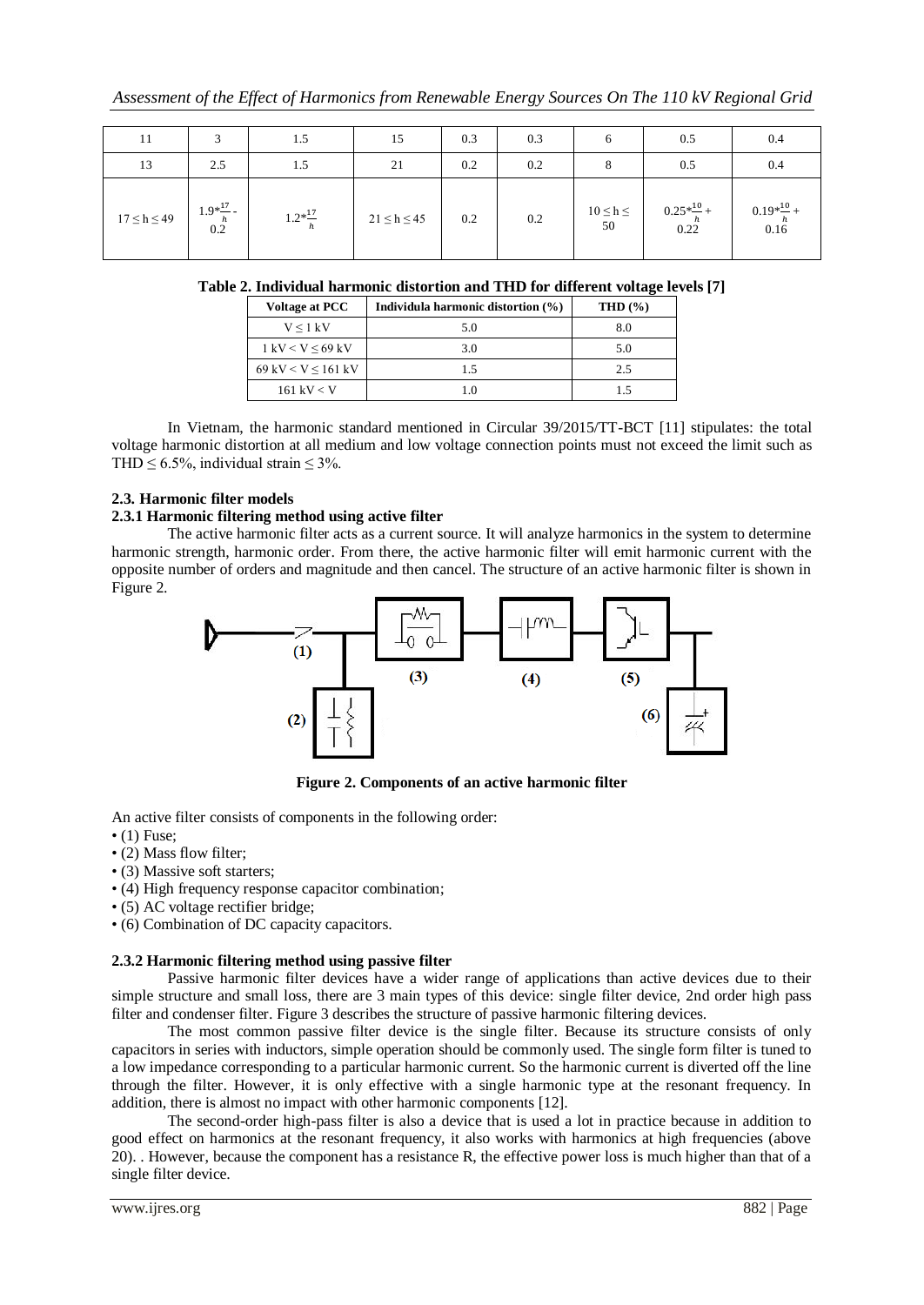The condenser filter is similar to the  $2<sup>nd</sup>$  order high-pass filter in that it can filter out harmonics at the resonant frequency and other higher harmonics. However, unlike conventional high-pass filter devices, at the fundamental frequency (50 Hz) this device causes no loss.



**Figure 3. Single (a), 2nd order high pass (b) and condenser filters (c) [13]**

## **III. EVALUATE THE INFLUENCE OF HARMONICS ON THE SIMULATION DIAGRAM 3.1. Introduction of the diagram**

Harmonic analysis diagram includes: The system is powered from 110 kV Dai Loc substation (E155) with capacity S=100 MVA, using voltages of 22 kV and 35 kV, frequency of 50 Hz, capacity of Solar energy sources include: Thao Kien Solar Power 1250 kVA; Tuan Phong Solar Power 1250 kVA; Solar power UCD 1000 kVA, power electronic converters in solar power plants use 6-pulse bridge rectifiers. The schematic details are shown in Figure 4.



**Figure 4. Simulated diagram of power system**

### **3.2. Harmonic analysis in the simulated diagram**

In the normal operating state, the total harmonic distortion at the surveyed locations has the value as shown in Table 3. In which, the current and voltage at the surveyed locations and the individual harmonic components. as shown in Figures 5, 6 and 7.

| Table 3. THD values at multiple locations |             |  |  |  |  |  |
|-------------------------------------------|-------------|--|--|--|--|--|
| Location                                  | THD $(\% )$ |  |  |  |  |  |
| Transmission line no. 8 (DZ-8)            | 16.3        |  |  |  |  |  |
| Transmission line no. 9 (DZ-9)            | 10.2        |  |  |  |  |  |
| Transmission line DZ-373E155              | 9.3         |  |  |  |  |  |
| Transmission line 80T1 (DZ-80T1)          | 10.2        |  |  |  |  |  |
| Busbar C32                                | 0.7         |  |  |  |  |  |
| Busbar C44                                |             |  |  |  |  |  |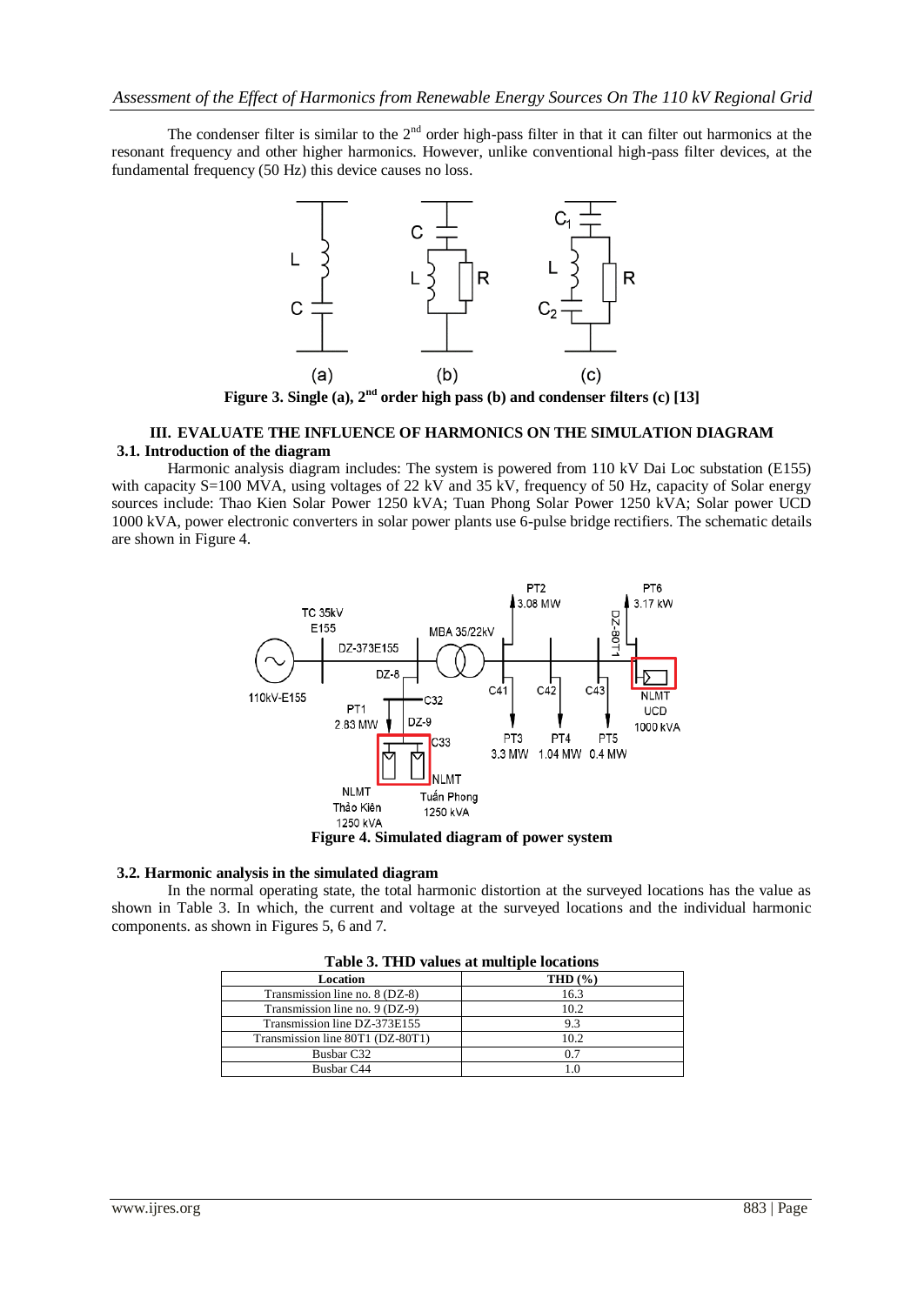

**Figure 7. Individual harmonics under normal operation**

Table 3 shows a large THD value, up to 16.3% at line No. 8, exceeding the standards for the maximum permissible value of total harmonic distortion.

From Figures 5 and 6, it is shown that the current and voltage at the surveyed locations have large distortion due to the influence of power electronic converters in the solar system. Since the harmonics here are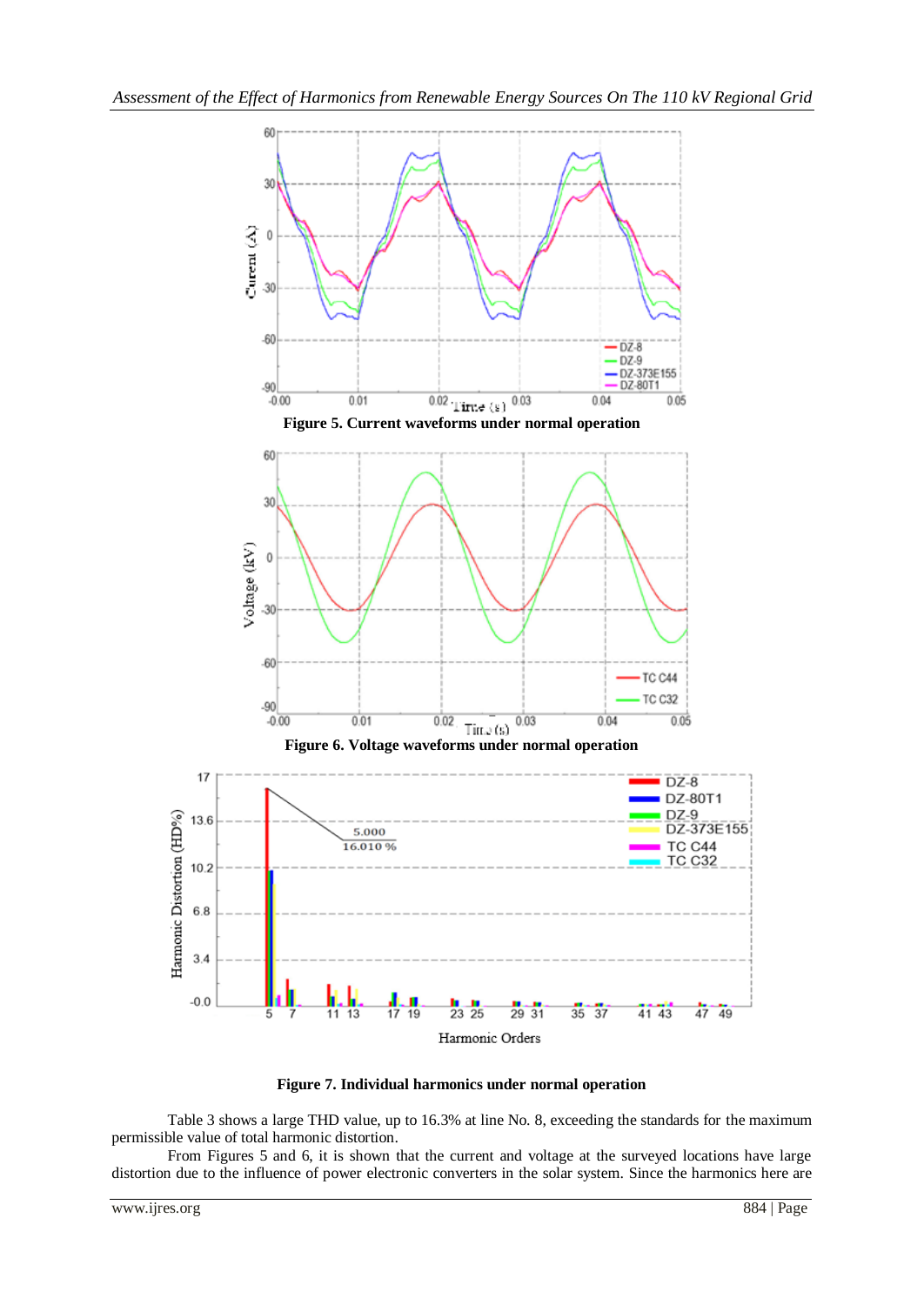odd harmonics, the distorted waveforms in the positive and negative half-cycles have the same shape but different directions [14].

Figure 7 depicts the individual harmonic components in the normal operating state showing the appearance of  $5<sup>th</sup>$  harmonics; 7; 11; 13... In which, harmonic of the  $5<sup>th</sup>$  order accounts for the largest proportion (16.010%).

#### **3.3. Parameters of capacitor type filter**

To reduce the effect of harmonics, a condenser type harmonic filter is used. This filter consists of elements R, L, C coupled together and selected for a specified frequency. This device creates an extremely low impedance circuit at the frequency to be filtered so that harmonics at that frequency "flow" out of the system. The schematic diagram of the filter is shown in figure 3©.

The structure of this type of filter consists of 3 main parts: capacitor  $C<sub>1</sub>$ , regulating part and a damper in parallel with the regulating part. Capacitor  $C_I$  provides the required reactive power and fundamental frequency. Capacitor *C<sup>2</sup>* and inductor *L* are designed to resonate in series at rated frequency. The capacitor type filter theoretically causes no power loss at the fundamental frequency (50 Hz) because the equivalent resistance in the reactance branch and the capacitor  $C_2$  is zero [13].

First, three important filter parameters must be determined:

- Rated voltage *V1*;
- Resonant frequency  $f_I$  of harmonics;
- The required rated reactive power  $Q_n$ .

The entire impedance of the filter can be written as:

$$
Z(\omega) = \left(\frac{1}{R} + \frac{1}{j\omega L - j(\omega C)^{-1}}\right)^{-1} + \frac{1}{j\omega C}
$$
 (2)

This equation leads to:

$$
Z(\omega) = \frac{R(\omega^2 LC_1 - 1) + jR^2 \omega C_1(\omega^2 LC_1 - 1)}{(R^2 C_1^2 \omega^2) + (\omega^2 LC_1 - 1)^2} - \frac{j}{\omega C_2}
$$
\n(3)

Minimize power loss at fundamental frequency:

$$
\omega_F^2 L C_1 - 1 = 0 \tag{4}
$$

Therefore, the impedance of the filter at the fundamental frequency is:

$$
Z(\omega_1) = \frac{-j}{\omega_F c_2} = \frac{-jv_1^2}{\varrho_n} \tag{5}
$$

At the tuned frequency, the total reactance is zero:

$$
\frac{R^2 \omega_F c_2 (\omega_F^2 L c_2 - 1)}{(R^2 c_2^2 \omega_F^2) + (\omega_F^2 L c_2 - 1)^2} - \frac{j}{\omega_F c_1} = 0
$$
\n<sup>(6)</sup>

Total impedance at tuning frequency:

$$
r = \frac{R(\omega_F^2 L C_2 - 1)}{(R^2 C_2^2 \omega_F^2) + (\omega_F^2 L C_2 - 1)^2}
$$
\n(7)

Where  $\omega_h$  is the adjustable angular frequency.

Therefore, the adjustment can be calculated as follows:

$$
C_1 = \frac{(h_0^2 - 1)Q_n}{\omega_F V_1^2}
$$
\n<sup>(8)</sup>

$$
C_2 = \frac{c_n}{V_1^2 * \omega_F} \tag{9}
$$

$$
L = \frac{V_1^2}{(h_0^2 - 1)Q_n\omega_F} \tag{10}
$$

$$
R = \frac{qV_1^2}{Q_n h_0} \tag{11}
$$

With  $h_0$  is defined:

$$
h_0 = \frac{\omega_1}{\omega_F} \tag{12}
$$

And  $q$  is the quality factor [15].

From there, we can calculate the filter parameters in Table 4.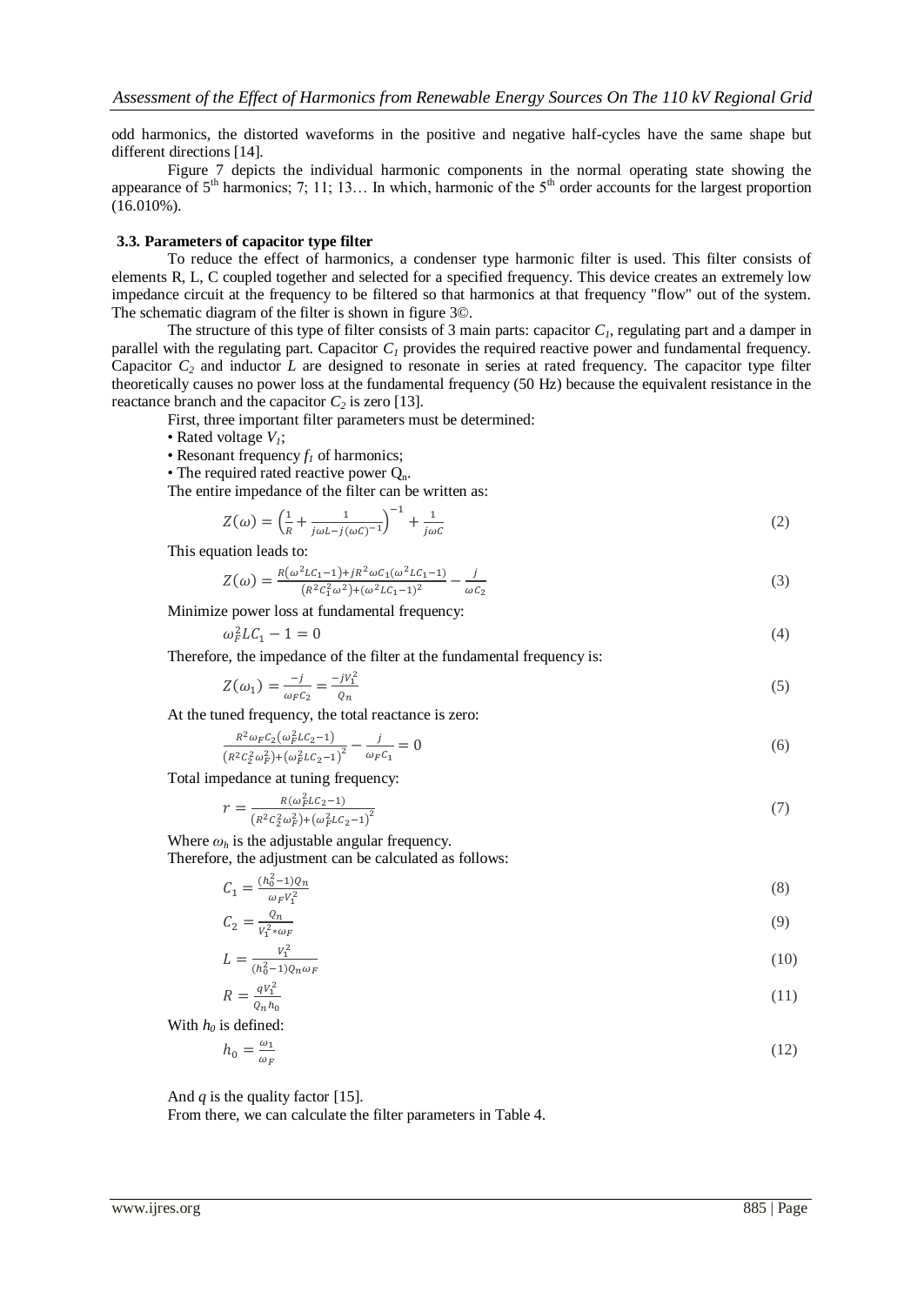| Table 7. Flittle parameter values |                     |  |  |  |  |  |  |
|-----------------------------------|---------------------|--|--|--|--|--|--|
| Filter 1                          | Filter <sub>2</sub> |  |  |  |  |  |  |
| 35                                | 22                  |  |  |  |  |  |  |
| 250                               | 250                 |  |  |  |  |  |  |
| 0.94                              | 0.20                |  |  |  |  |  |  |
| 50                                | 50                  |  |  |  |  |  |  |
| 58.62                             | 31.57               |  |  |  |  |  |  |
| 2.44                              | 1.32                |  |  |  |  |  |  |
| 172.84                            | 320.96              |  |  |  |  |  |  |
| 0.05                              | 0.10                |  |  |  |  |  |  |
|                                   |                     |  |  |  |  |  |  |

|  |  |  | Table 4. Filter parameter values |  |
|--|--|--|----------------------------------|--|
|--|--|--|----------------------------------|--|

The placement of the filtering devices is located at the busbars connected to the solar sources. The details of the location of the devices are shown in Figure 8. The current and voltage waveforms after filter installation are shown in Figure 9 and Figure 10, respectively.

The results after using the filter showed that the current and voltage were "pure sine", the distortion was significantly reduced. However, the maximum current value in the lines near the filter also increased, and the lines far from the filter decreased compared to before. Specifically, the maximum current value from 43.80 A in normal operation mode increases to 59.49 A in line No. 9 (DZ-9), and for line DZ-373E155 decreases from 59.49 A down to 26.48 A. Meanwhile, the voltage value remains unchanged.

The filter has a resonant frequency of 250 Hz, so it affects mainly the 5th harmonic. This harmonic component accounts for the highest proportion (16.010%) of the individual harmonic components in the normal operating state of the grid. but reduced to only 2.372% under the effect of the filter, ensuring the standards of the value of individual harmonic distortion at voltage levels 22 kV and 35 kV. The individual harmonic components after using the filter are shown as shown in figure 11.

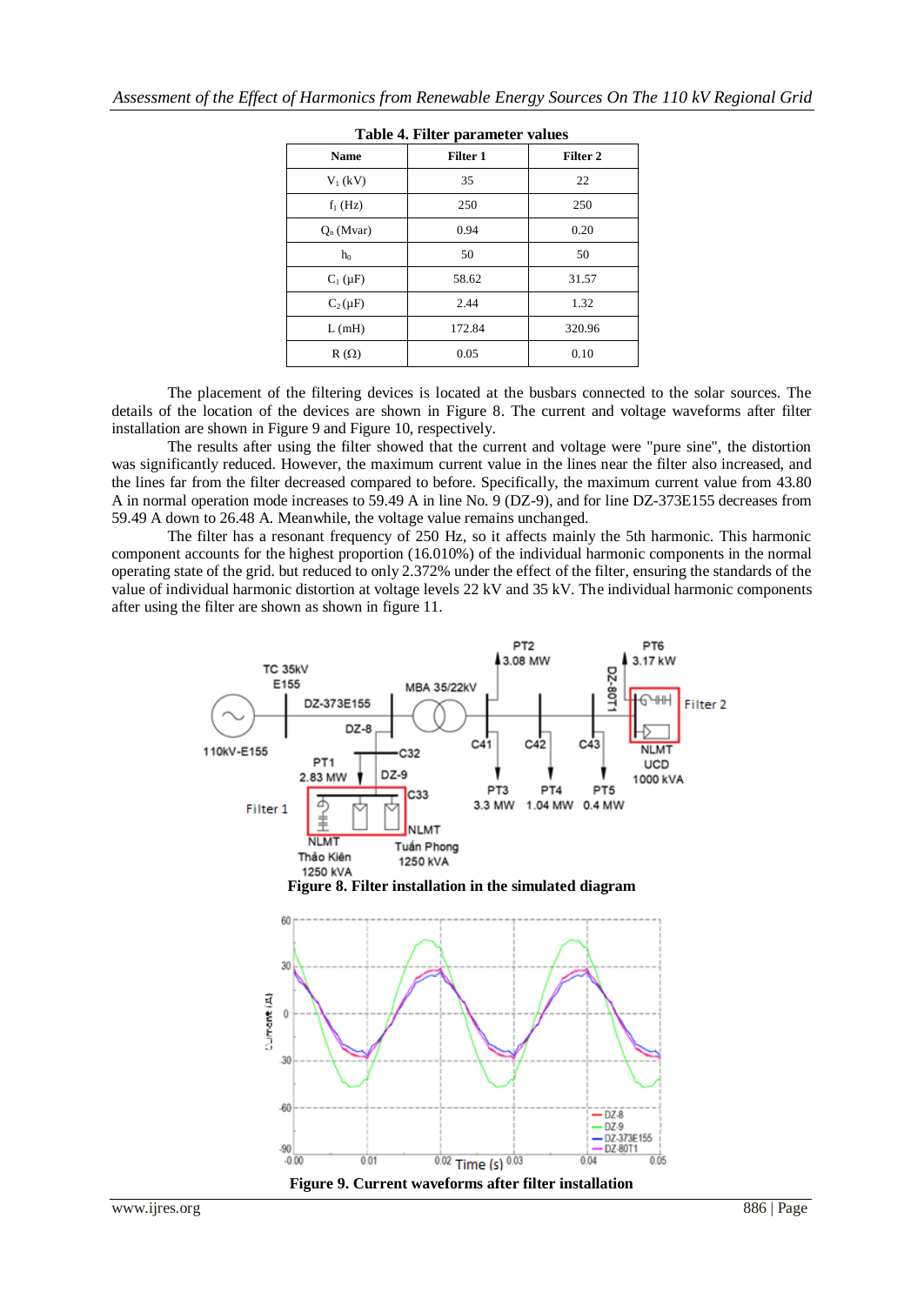

To investigate the effect of the filter rated power on the total harmonic distortion (THD), we have the results of the total harmonic distortion corresponding to the different power of each filter as shown in Table 5.

According to the diagram, the harmonics passing through filter 1 are larger than those of filter 2, due to the influence of many solar sources as well as the larger total capacity of solar power sources. Therefore, the power of filter 1 is greater than that of filter 2.

From the formula (2); (8); (9); (10); (11), showing that the magnitude of the filter's rated power is inversely proportional to its impedance. Therefore, the larger the power, the more harmonics are eliminated. Therefore, the values of the individual harmonic components as well as the distortion of the current and voltage decrease with increasing the rated power of the filter as shown in Figures 9, 10, 11 and Table 5.



**Figure 11. Individual harmonics after filter installation**

 However, because of the "charge-discharge" principle of the capacitor, the capacitance in the filter capacitors will increase when increasing the filter capacity, causing the peak current to increase, the lifetime of this current will also increase. longer, may cause overcurrent to damage other equipment. Therefore, it is necessary to adjust the power of both filters to achieve maximum efficiency in filtering harmonics as well as to avoid current overload. After the filter suppresses harmonics, the total harmonic distortion is already within the allowable limit.

| Rated power of the filter |                     | THD $(% )$     |  | <b>Compliant with standard</b>                                                      |  |  |
|---------------------------|---------------------|----------------|--|-------------------------------------------------------------------------------------|--|--|
| Filter 1                  | Filter <sub>2</sub> | After Filter 1 |  | After Filter 2   IEC 61000-3-6 version 2.0   IEE 519-2014   Circular 39/2015/TT-BCT |  |  |
|                           | 0.05                | 12.4           |  |                                                                                     |  |  |
|                           |                     |                |  |                                                                                     |  |  |
|                           | 0.15                |                |  |                                                                                     |  |  |
|                           | 17                  |                |  |                                                                                     |  |  |

**Table 4. THD (%) after filter installtion with different rated power**